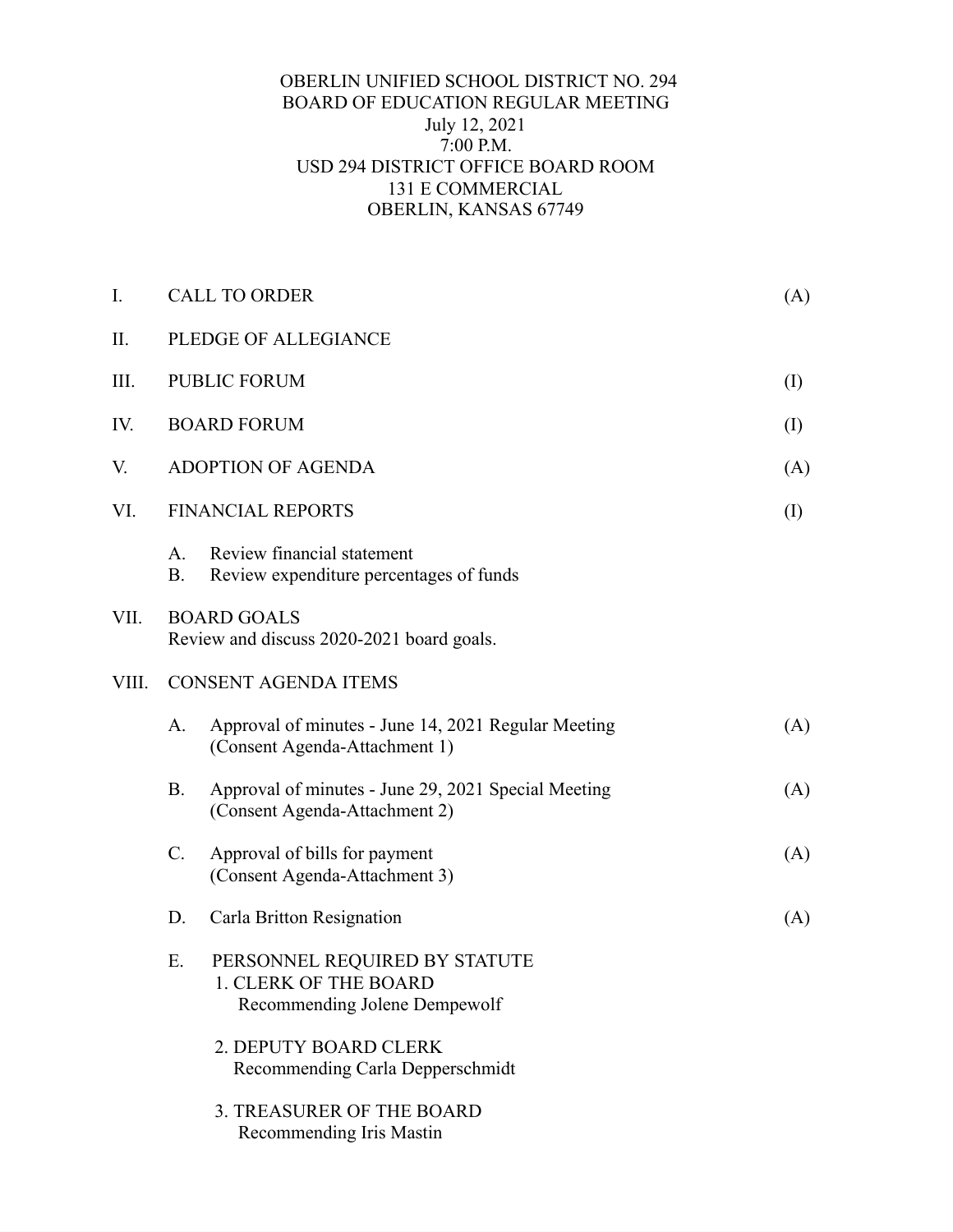- 4. DEPUTY BOARD TREASURER Recommending Melissa Dreher
- 5. BOARD ATTORNEY Recommending KASB Legal Assistance Fund
- F. DEPOSITORIES FOR SCHOOL FUNDS
	- 1. CHECKING ACCOUNT FOR DISTRICT No bids received at time of printing
	- 2. ACTIVITY ACCOUNTS FOR BUILDINGS No bids received at time of printing
	- 3. INVESTMENT OF FUNDS Recommending Board of Education authorize the Superintendent and Board Clerk to invest idle funds, as per board policy
	- 4. TO NOT ALLOW PLEDGING OF FIRST MORTGAGE REAL ESTATE FOR SECURITY
- G. SELECTION AND APPOINTMENT OF AUTHORIZED REPRESENTATIVE FOR KPERS Recommending Jolene Dempewolf
- H. AUTHORIZE PARTICIPATION IN FEDERAL PROGRAMS Board approval is needed to authorize participation in Federal Programs for the 2021-2022 school year.
- I. SELECTION AND APPOINTMENT OF FEDERAL PROGRAM REPRESENTATIVE Recommending Joel Applegate
- J. APPOINT FREEDOM OF INFORMATION OFFICER To be in compliance with the laws concerning open records, the Board will need to appoint a Freedom of Information Officer. Recommending Joel Applegate to serve in this capacity.
- K. SELECTION OF OFFICIAL NEWSPAPER Recommending The Oberlin Herald
- L. APPROVAL OF TEXTBOOKS FOR 2021-2022 Recommending approval of the current textbooks used in the district for the 2021-2022 school year. **(NONE AT THIS TIME)**
- M. APPOINTMENT OF HEARING OFFICER FOR FREE AND REDUCED PRICE MEAL APPLICATION APPEALS Recommending Joel Applegate
- N. APPOINTMENT OF COORDINATOR FOR SECTION 504, TITLE VI, AND TITLE IX 1. Recommending Joel Applegate for Title VI and Title IX Coordinator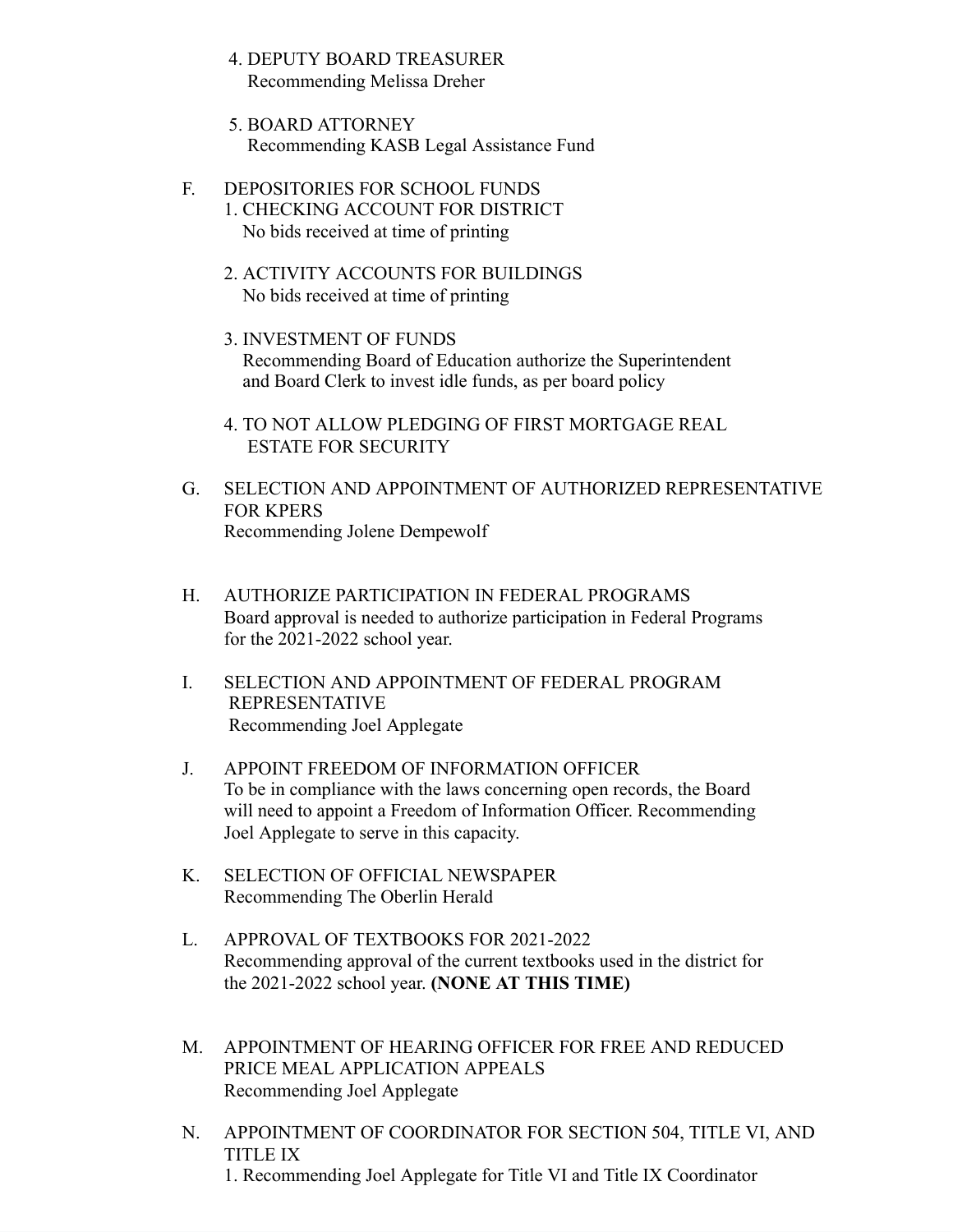- 2. Recommending Elementary Counselor Sheila Jansonius and Secondary Counselor Lacey Tally for Section 504 Coordinators. Superintendent Applegate will oversee all 504 proposals.
- O. ADOPT 1116 HOUR CALENDAR
- P. DESIGNATE TRUANCY OFFICERS Recommending Brenda Breth, Brandon Gehring, and Joel Applegate
- Q. ESTABLISH MILEAGE RATE REIMBURSEMENT Reimbursement of .56 cents per mile is recommended for 2021-2022
- R. FOOD SERVICE AGREEMENT Superintendent Applegate recommends the district participate in the School Food Service Program for the 2021-2022 school year.
- S. PERMISSION TO DESTROY OLD RECORDS The OES Office will request permission to destroy financial records from the 2015-2016 school year. (Consent Agenda Attachment 4 )

| $\mathbf{T}$ | ESTABLISH PETTY CASH LIMITS                                           |
|--------------|-----------------------------------------------------------------------|
|              | The board will need to establish petty cash limits for the following: |
|              | 1. District Office--\$1,000                                           |
|              | 2. DCJ/SHS Office--\$1,000                                            |
|              | 3. OES Office--\$500                                                  |

U. DESIGNATE HOMELESS CHILDREN COORDINATOR Recommending School Nurse

| IX. | ANNUAL AGENDA ITEMS AND REPORTS<br>Open to Board Member Reports/Discussion                         | (1) |
|-----|----------------------------------------------------------------------------------------------------|-----|
| X.  | <b>ITEMS FOR DISCUSSION</b>                                                                        |     |
|     | A. GMCN ARCHITECTS                                                                                 | (D) |
| XI. | <b>ACTION ITEMS</b>                                                                                |     |
|     | A. DONATION OF CAR TO VO-AG FROM LIBBY FORT                                                        | (A) |
|     | <b>B. SELECTION OF MEETING DAY AND TIME</b><br>1. REGULAR MEETING                                  | (A) |
|     | Recommending second Monday of each month starting at 7:00 P.M.<br>2. CONFLICT MEETING DAY AND TIME |     |
|     | The day following the regularly scheduled meeting                                                  |     |
|     | 3. SPECIAL MEETING WAIVER FORM                                                                     |     |
|     | 4. SECOND MEETING DAY (IF NEEDED)                                                                  |     |
|     | Recommending the fourth Monday be used as the second meeting date                                  |     |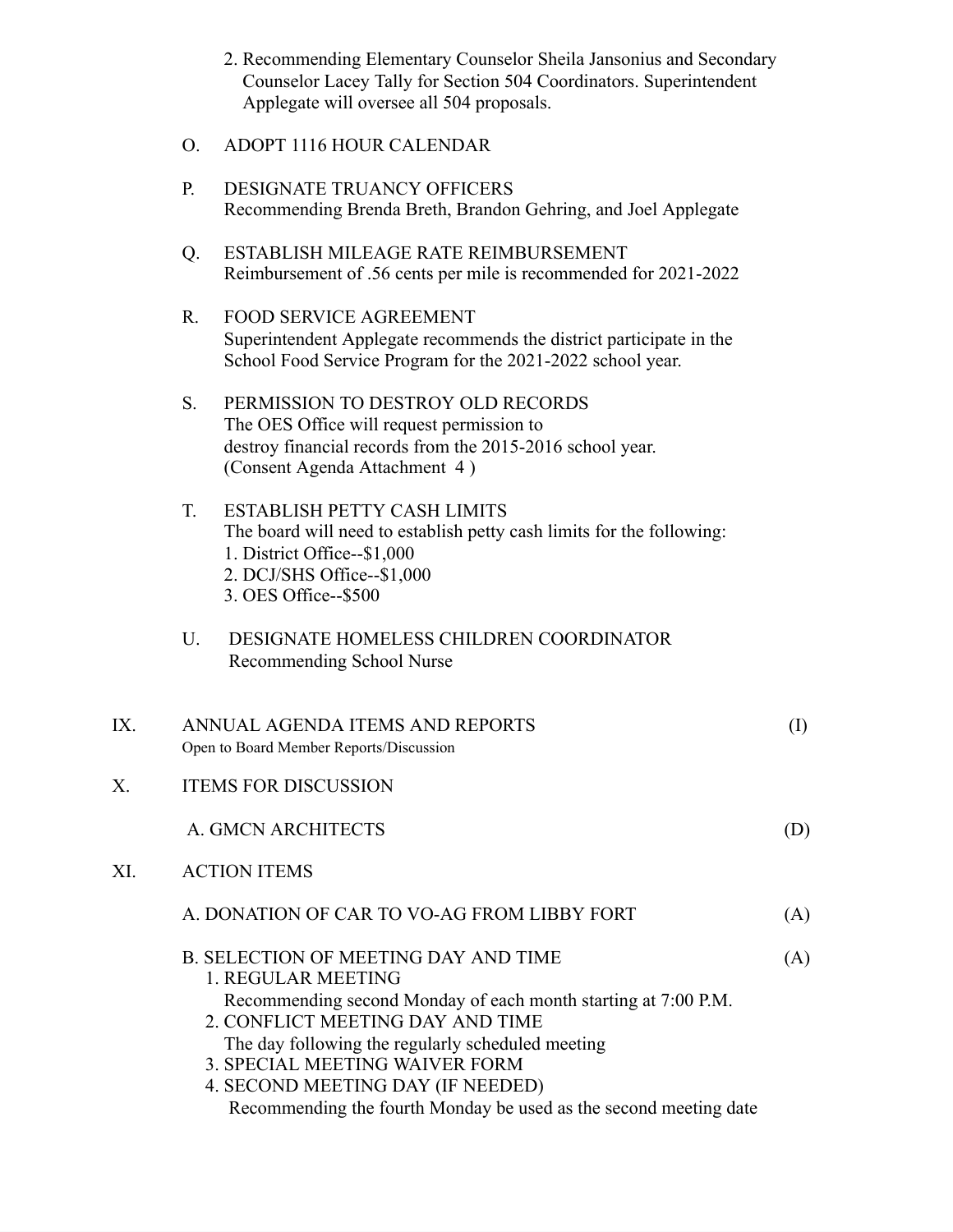| C. SELECTION AND APPOINTMENT OF REPRESENTATIVE                                                  |     |
|-------------------------------------------------------------------------------------------------|-----|
| <b>TO NKESC</b><br>1. REPRESENTATIVE                                                            | (A) |
| Monte Moore served as our representative during this past year.                                 |     |
| 2. ALTERNATE (IF DESIRED)                                                                       |     |
| Roger May served as our alternate representative during this past year.                         |     |
| D. APPOINTMENT OF BID COMMITTEE                                                                 | (A) |
| In the past, the President and Vice-President have served in this capacity.                     |     |
| E. APPOINTMENT OF POLICY REVIEW COMMITTEE                                                       | (A) |
| In the past, new board members have served on this committee.                                   |     |
| Spring Louderback, Kris Matthews and Roger May served in this capacity during<br>this past year |     |
| F. APPOINTMENT OF GOVERNMENTAL RELATIONS                                                        | (A) |
| NETWORK REPRESENTATIVE                                                                          |     |
| Doug Brown served in this capacity during this past year                                        |     |
| G. APPOINTMENT OF FACILITIES COMMITTEE                                                          | (A) |
| Abby Hissong, Kris Mathews and Doug Brown served in this capacity<br>during this past year      |     |
| H. APPOINTMENT OF CALENDAR COMMITTEE                                                            | (A) |
| Megan Carter, Spring Louderback and Roger May served in this capacity during this<br>Past year  |     |
| I. APPOINTMENT OF BOARD NEGOTIATORS FOR                                                         | (A) |
| 2021-2022 SCHOOL YEAR                                                                           |     |
| Monte Moore, Roger May and Spring Louderback served in this capacity<br>during this past year   |     |
| J. RESCIND ACTIONS BY THE BOARD OF EDUCATION                                                    |     |
| WHICH ESTABLISHED POLICY                                                                        | (A) |
| 1. Prior to July 1, 2021                                                                        |     |
| 2. Approval of Policies 2021-2022                                                               |     |
| K. WAIVER FROM ACCOUNTING PRINCIPLE                                                             | (A) |
| L. GATE RECEIPTS AND ACTIVITY FUNDS RESOLUTION                                                  | (A) |
| 1. Gate receipts                                                                                |     |
| Recommending Principal Brenda Breth                                                             |     |
| 2. Activity Funds                                                                               |     |
| Recommending building level personnel                                                           |     |
| M. RESOLUTION FOR AUTHORIZATION FOR HANDWRITTEN<br><b>CHECKS</b>                                |     |
| Authorizes payment of bills which are due outside the bill cycle to be                          | (A) |
| paid by handwritten check with a limit of \$50,000                                              |     |
| N. FEES FOR THE 2021-2022 SCHOOL YEAR                                                           | (A) |
| Superintendent Applegate will have recommendations for fees and                                 |     |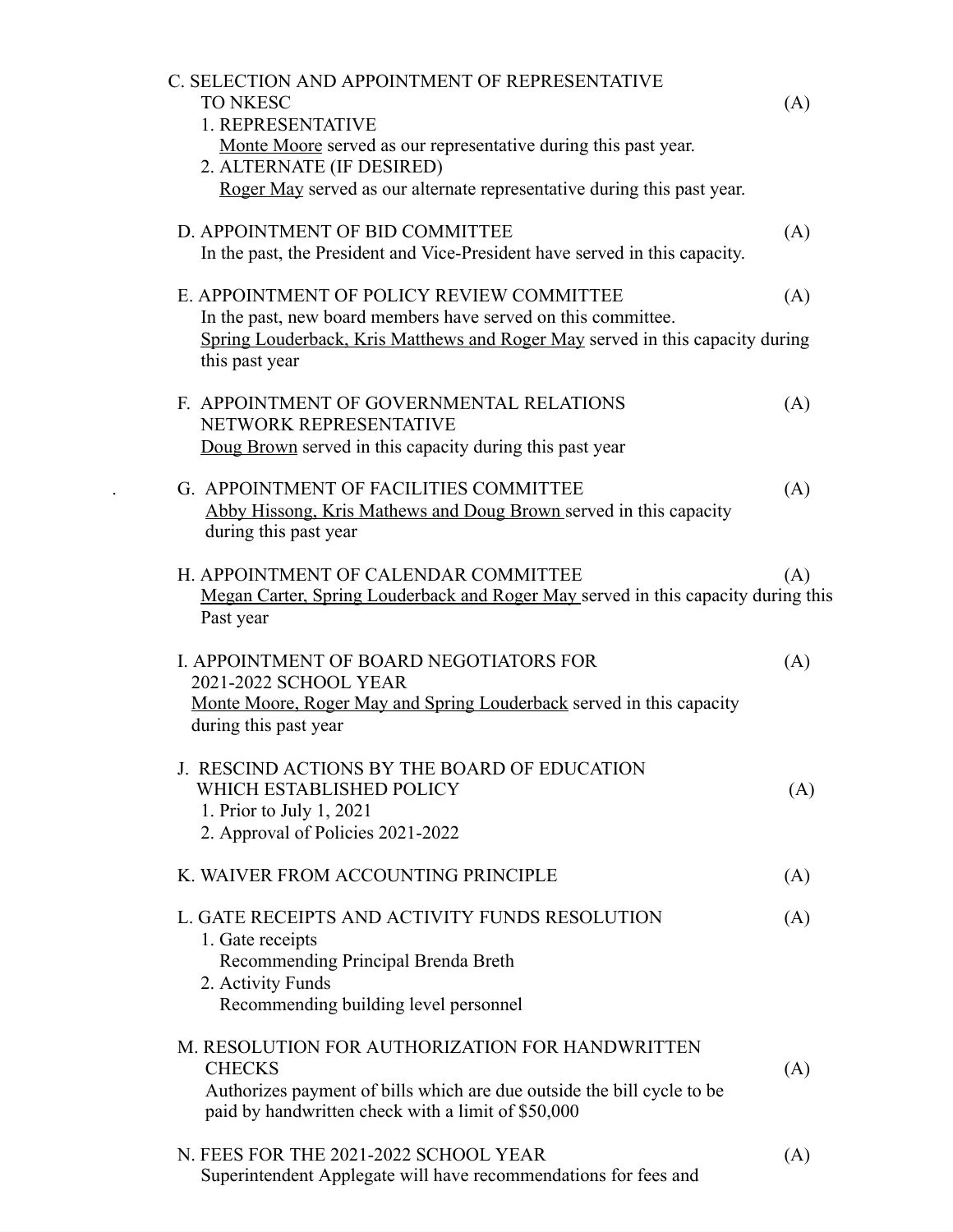## **These were the fees and meal prices for the 2020-2021 school year.**

## At OES:

Pre School Book Fee \$10.00 Book Rental for Grades K-6 \$25.00 Pre School Milk Fee \$22.00 Instrumental Music Rental \$20.00 Extra Milk \$0.35 Breakfast Grades K-6 \$1.70 Adults \$2.40 Lunch Grades K-6 \$2.75 Adults \$3.90

AT DCJ/SHS:

Book Rental for Grades 7 – 12 \$25.00 Activity Fee for Grades 7 – 12 \$25.00 Technology \$10.00 Chromebook Fee for Grades 7-12 \$10.00 Musical Instrument Rental \$20.00 Athletic Ticket (student) \$25.00 Athletic Ticket (adult) \$75.00 SH Art \$10.00 SH Vocational Ag \$10.00 JH Art \$ 5.00 Extra Milk \$0.3 Extra Entree \$1.00 Breakfast Grades 7-12 \$1.70 Adults \$2.40 Lunch Grades 7-12 \$3.05 Adults \$3.90

**These are the fees and meal prices being recommended for the 2021-2022 school year. Supt. Applegate is recommending meals not increase as it free for all students this year, and Instrumental Music Rental increase to \$50.00**

At OES:

Pre School Book Fee \$10.00 Book Rental for Grades K-6 \$25.00 Pre School Milk Fee \$22.00 Instrumental Music Rental \$50.00 Extra Milk \$0.35 Breakfast Grades K-6 \$1.70 Adults \$2.40 Lunch Grades K-6 \$2.75 Adults \$3.90

AT DCJ/SHS: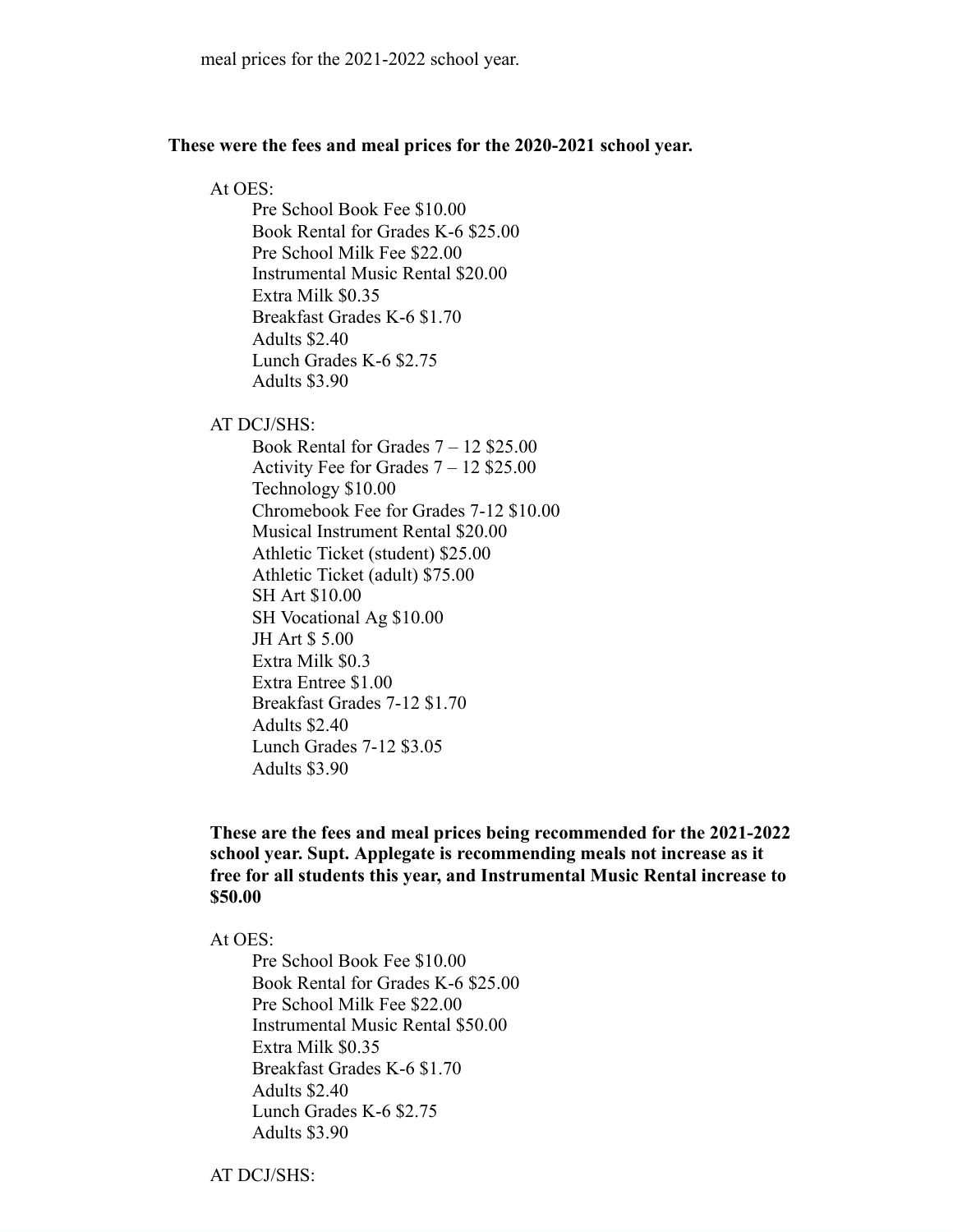| Book Rental for Grades $7 - 12$ \$25.00<br>Activity Fee for Grades $7 - 12$ \$25.00<br>Technology \$10.00<br>Chromebook Fee for Grades 7-12 \$10.00<br>Musical Instrument Rental \$50.00<br>Athletic Ticket (student) \$25.00<br>Athletic Ticket (adult) \$75.00<br><b>SH Art \$10.00</b><br>SH Vocational Ag \$10.00<br>JH Art \$5.00<br>Extra Milk \$0.35<br>Extra Entree \$1.00<br>Breakfast Grades 7-12 \$1.70<br>Adults \$2.40<br>Lunch Grades 7-12 \$3.05<br>Adults \$3.90 |     |
|----------------------------------------------------------------------------------------------------------------------------------------------------------------------------------------------------------------------------------------------------------------------------------------------------------------------------------------------------------------------------------------------------------------------------------------------------------------------------------|-----|
| O. NORTHWEST KANSAS TECHNICAL COLLEGE FEE<br>The board will need to consider the participating district fee of \$150<br>with the Northwest Kansas Technical College for 2021-2022.<br>(Not received at time of printing)                                                                                                                                                                                                                                                         | (A) |
| P. RENEW AGREEMENT WITH COLBY COMMUNITY<br><b>COLLEGE</b><br>The annual renewal agreement with the Colby Community College<br>Department of Nursing for 20212022 will need to be considered. This<br>agreement with the college has been in effect since July 11, 2001, and is<br>renewable each year.<br>(Action Items, Attachment 5)                                                                                                                                           | (A) |
| Q. HOME RULE RESOLUTION<br>This resolution allows the board authority to conduct district business<br>without specific statutory delegation.                                                                                                                                                                                                                                                                                                                                     | (A) |
| R. NON-FEDERAL SOURCE CONTRIBUTIONS TO<br><b>FOOD SERVICE</b><br>Superintendent Applegate will provide information and request<br>approval to transfer General or Supplemental General Fund money<br>to Food Service to cover any costs in excess of revenues collected<br>in the 2021-2022 school year.                                                                                                                                                                         | (A) |
| S. RENEWAL OF MEMORANDUM OF UNDERSTANDING<br>The 2021-2022 renewal of the Memorandum of Understanding with the<br>Northwest Kansas Educational Service Center will be presented for board<br>consideration. This memorandum is for the Head Start Program.<br>(Action Items Attachment 6)                                                                                                                                                                                        | (A) |
| T. RENEWAL OF LEASE FOR DISHWASHING SYSTEM FOR<br><b>DCJ/SHS KITCHEN</b><br>(Not received at time of printing)                                                                                                                                                                                                                                                                                                                                                                   | (A) |